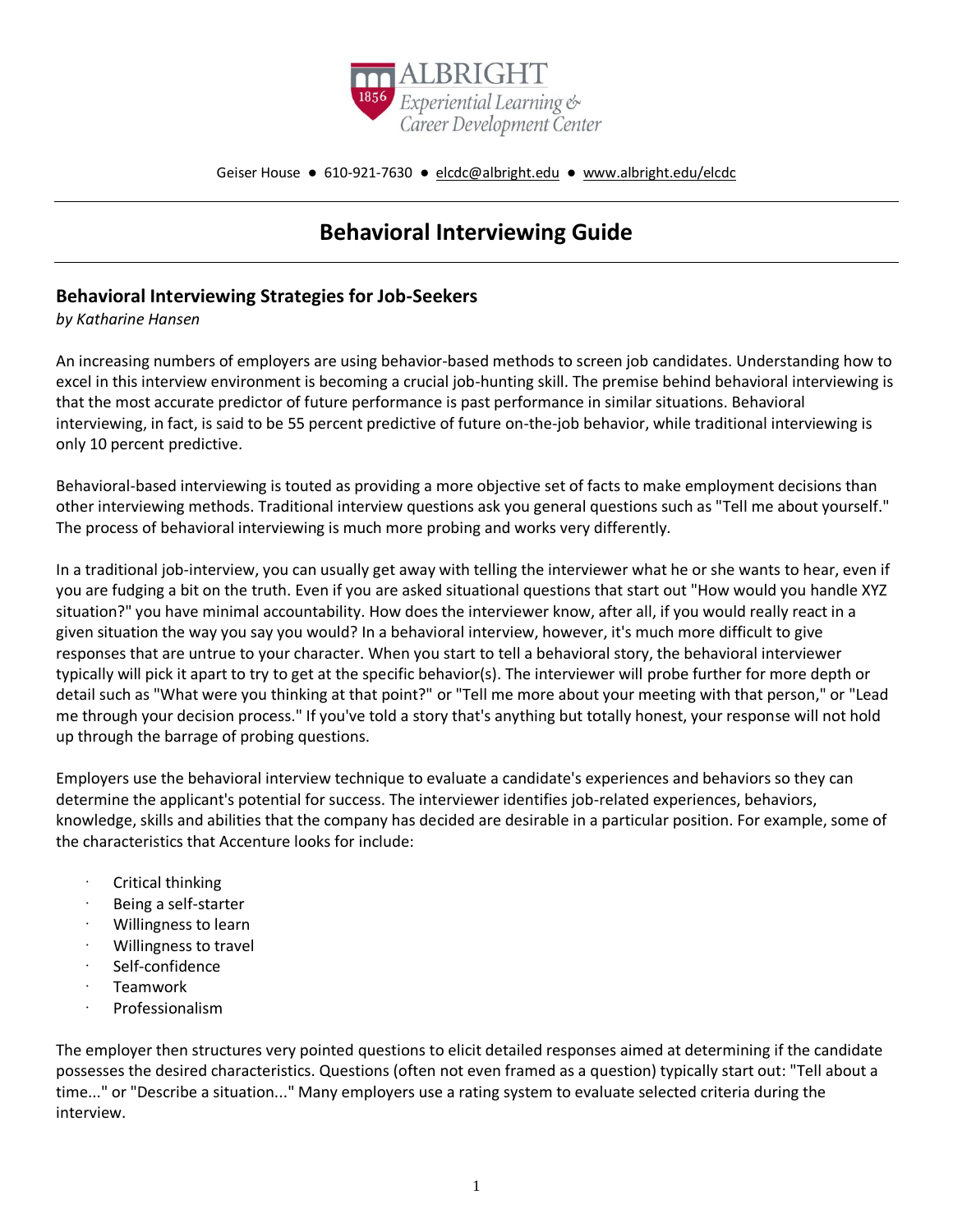As a candidate, you should be equipped to answer the questions thoroughly. Obviously, you can prepare better for this type of interview if you know which skills that the employer has predetermined to be necessary for the job you seek. Researching the company and talking to people who work there will enable you to zero in on the kinds of behaviors the company wants. Here is a list of some of behaviors interviewers often desire:

Adaptability Communication-Oral Communication-Written Control Analysis Attention to Detail Decisiveness Delegation Development of Subordinates Energy Entrepreneurial Equipment Operation Insight Fact Finding-Oral Financial Analytical Flexibility

Impact Independence Initiative Innovation Integrity Judgment Leadership/Influence Listening Motivation Negotiation Organizational Participative Sensitivity Management Planning and Organizing Practical Learning

Presentation Skills Process Operation Rapport Building Resilience Risk Taking Safety Awareness Sales Ability/Persuasiveness Sensitivity Strategic Analysis Teamwork Technical/Professional Knowledge Technical/Professional Proficiency Tenacity **Training** Work Standards

In the interview, your response needs to be specific and detailed. Candidates who tell the interviewer about particular situations that relate to each question will be far more effective and successful than those who respond in general terms.

Ideally, you should briefly describe the situation, what specific action you took to have an effect on the situation, and the positive result or outcome. Frame it in a three-step process, usually called a **S-T-A-R Statement**.

## 1. **Situation (or task, problem), 2. Action, 3. Result / Outcome**

Here is a guide for putting STAR (as well as SAR and PAR) to use:

| <b>Situation</b><br>or<br>$\mathsf{T}_{\mathsf{ask}}$ | Describe the situation that you were in or the task that you needed to accomplish. You must<br>describe a specific event or situation, not a generalized description of what you have done in<br>the past. Be sure to give enough detail for the interviewer to understand. This situation can<br>be from a previous job, from a volunteer experience, or any relevant event. |
|-------------------------------------------------------|-------------------------------------------------------------------------------------------------------------------------------------------------------------------------------------------------------------------------------------------------------------------------------------------------------------------------------------------------------------------------------|
| Action<br>you took                                    | Describe the action you took and be sure to keep the focus on you. Even if you are discussing<br>a group project or effort, describe what you did -- not the efforts of the team. Don't tell what<br>you might do, tell what you did.                                                                                                                                         |
| Results<br>you achieved                               | What happened? How did the event end? What did you accomplish? What did you learn?                                                                                                                                                                                                                                                                                            |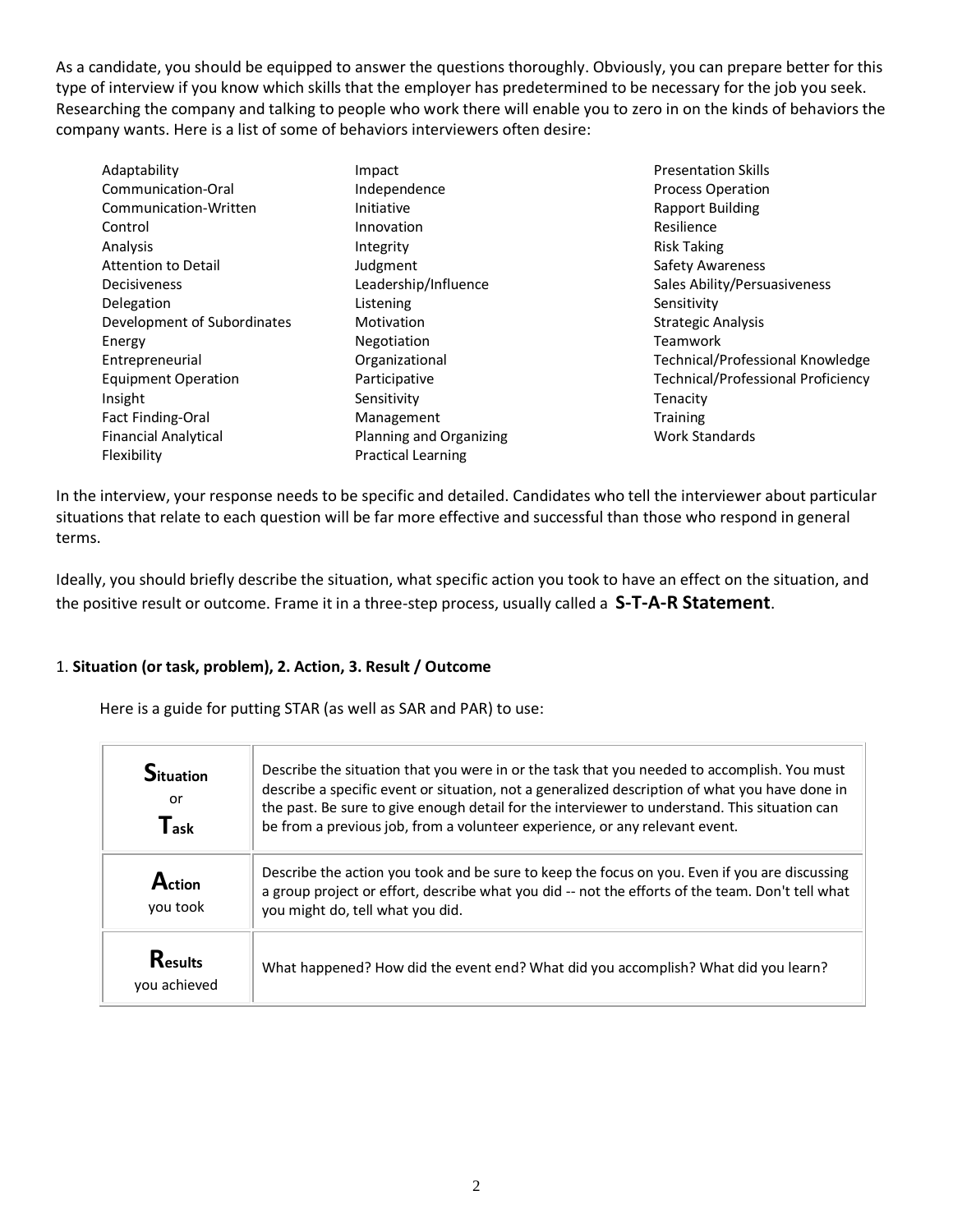It's also helpful to think of your responses as stories. Become a great storyteller in your interviews, but be careful not to ramble.

*Sample SAR story:*

**Situation (S):** Advertising revenue was falling off for my college newspaper, *the Stetson Reporter*, and large numbers of longterm advertisers were not renewing contracts.

**Action (A):** I designed a new promotional packet to go with the rate sheet and compared the benefits of *Reporter* circulation with other ad media in the area. I also set-up a special training session for the account executives with a School of Business Administration professor who discussed competitive selling strategies.

**Result (R):** We signed contracts with 15 former advertisers for daily ads and five for special supplements. We increased our new advertisers by 20 percent [quantities are always good] over the same period last year.

It's difficult to prepare for a behavior-based interview because of the huge number and variety of possible behavioral questions you might be asked. The best way to prepare is to arm yourself with a small arsenal of example stories that can be adapted to many behavioral questions.

Recruiter Joe Turner offers more details on how to develop these stories in his article, *[Behavioral Interviews: A Great](http://www.quintcareers.com/behavioral_interview_preparation.html)  [Showcase for You, But You Must Prepare Now,](http://www.quintcareers.com/behavioral_interview_preparation.html)* which you can read online at: [http://www.quintcareers.com/behavioral\\_interview\\_preparation.html](http://www.quintcareers.com/behavioral_interview_preparation.html)

Knowing what kinds of questions might be asked will help you prepare an effective selection of examples.

Use examples from internships, classes and school projects, activities, team participation, community service, hobbies and work experience -- anything really -- as examples of your past behavior. In addition, you may use examples of special accomplishments, whether personal or professional, such as scoring the winning touchdown, being elected president of your Greek organization, winning a prize for your artwork, surfing a big wave, or raising money for charity. Wherever possible, quantify your results. Numbers always impress employers.

Remember that many behavioral questions try to get at how you responded to *negative* situations; you'll need to have examples of negative experiences ready, but try to choose negative experiences that you made the best of or -- better yet, those that had positive outcomes.

Here's a good way to prepare for behavior-based interviews:

- $\cdot$  Identify six to eight examples from your past experience where you demonstrated top behaviors and skills that employers typically seek. Think in terms of examples that will exploit your top selling points.
- $\cdot$  Half your examples should be totally positive, such as accomplishments or meeting goals.
- $\cdot$  The other half should be situations that started out negatively but either ended positively or you made the best of the outcome.
- $\cdot$  Vary your examples; don't take them all from just one area of your life.
- $\cdot$  Use fairly recent examples. If you're a college student, examples from high school may be too long ago. Accenture, in fact, specifies that candidates give examples of behaviors demonstrated within the last year.
- $\cdot$  Try to describe examples in story form and/or STAR.

To cram for a behavioral interview right before you're interviewed, review your resume. Seeing your achievements in print will jog your memory.

In the interview, listen carefully to each question, and pull an example out of your bag of tricks that provides an appropriate description of how you demonstrated the desired behavior. With practice, you can learn to tailor a relatively small set of examples to respond to a number of different behavioral questions.

Once you've snagged the job, keep a record of achievements and accomplishments so you'll be ready with more great examples the next time you go on a behavior interview.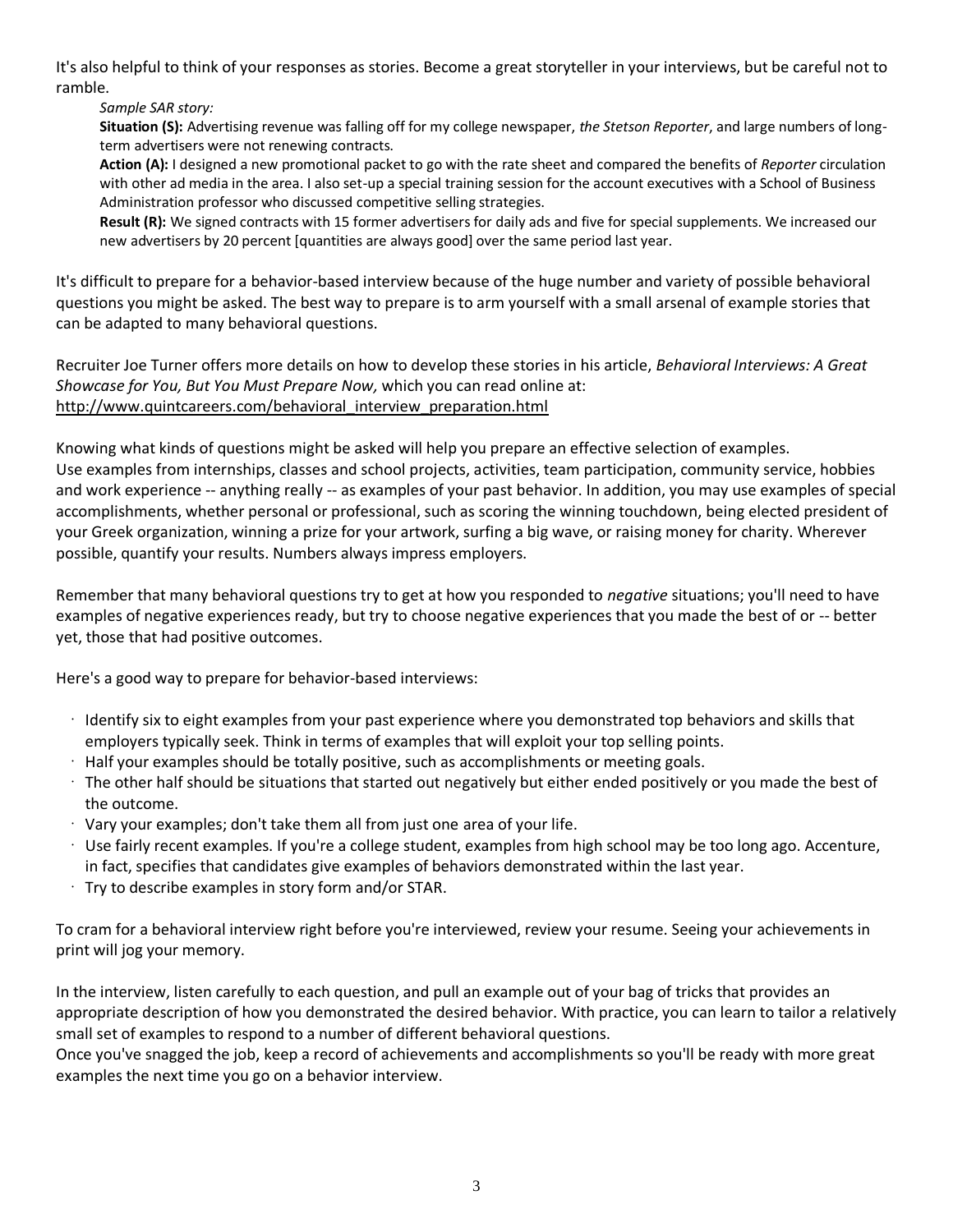Author's Notes:

Print resources about behavioral Interviewing:

Byham, William C., Ph.D., with Debra Pickett, *[Landing the Job You Want: How to Have the Best Job Interview of Your Life](http://www.amazon.com/exec/obidos/ISBN=0609804081/dynamiccoverlettA/)*, 1999: Three Rivers Press. Green, Paul C., Ph.D., *[Get Hired: Winning Strategies to Ace the Interview](http://www.amazon.com/exec/obidos/ISBN=1885167148/dynamiccoverlettA/)*, 1996: Bard Press.

Janz, Tom, Lowell Hellervik, and David C. Gilmore, *[Behavior Description Interviewing](http://www.amazon.com/exec/obidos/ISBN=0205085970/dynamiccoverlettA/)*, 1986: Allyn & Bacon.

Questions about some of the terminology used in this article? Get more on key college, career, and job-search terms by going to ou[r Job-Seeker's Glossary of Job-](http://www.quintcareers.com/jobseeker_glossary.html)[Hunting Terms.](http://www.quintcareers.com/jobseeker_glossary.html) 

*Katharine Hansen is a former speechwriter and college instructor who provides content for Quintessential Careers, edits* [QuintZine](http://www.quintcareers.com/QuintZine/)*, an electronic newsletter for*  jobseekers, and prepares job-search correspondence as chief writer for *[Quintessential Resumes and Cover Letters](http://www.resumesandcoverletters.com/)*. She is author of Dynamic Cover Letter for New Graduates*;* A Foot in the Door: Networking Your Way into the Hidden Job Market*; and, with Randall S. Hansen, Ph.D.,* Dynamic Cover Letters *and* Write Your Way to a Higher GPA*, all published by Ten Speed Press. She can be reached by e-mail a[t kathy@quintcareers.com.](mailto:kathy@quintcareers.com)*